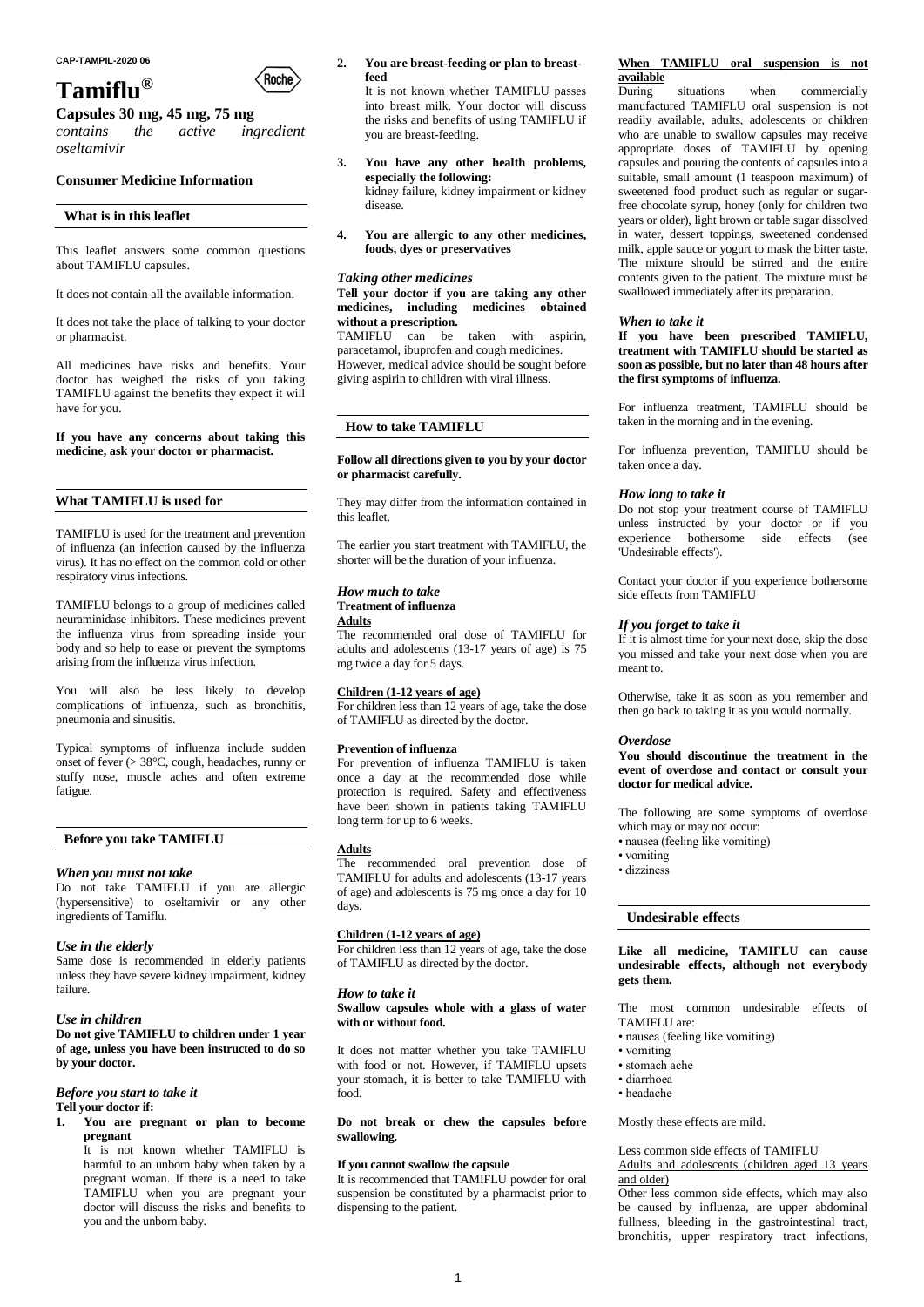dizziness, tiredness, sleeping difficulties, skin reactions, mild to severe liver function disorders, visual disturbances and heart rhythm abnormalities.

Influenza can be associated with a variety of neurologic and behavioural symptoms which can include events such as hallucinations, delirium, and abnormal behaviour, in some cases resulting in fatal outcomes. These events may occur in the setting of encephalitis or encephalopathy but can occur without obvious severe disease.

During TAMIFLU treatment, events like convulsions and delirium (including symptoms such as altered level of consciousness, confusion, abnormal behaviour, delusions, hallucinations, agitation, anxiety, nightmares) have been reported, in a very few cases resulting in accidental injury, in some instances with fatal outcome. These events were reported primarily among children and adolescents and often had an abrupt onset and rapid resolution. The contribution of TAMIFLU to those events is unknown. Such neuropsychiatric events have also been reported in patients with influenza who were not taking TAMIFLU.

### Children (aged 1 to 12 years)

Other less common side effects, which may also be caused by influenza, are ear inflammation, inflammation of the lungs, sinusitis, bronchitis, aggravation of pre-existing asthma, nose bleeding, ear disorders, inflammation of the skin, swelling of the lymph nodes, conjunctivitis visual disturbances and heart rhythm abnormalities.

Taking TAMIFLU with food may reduce the potential for some or all of these adverse effects.

People with influenza, including those taking TAMIFLU may be at an increased risk of seizures, confusion, hallucinations, and/or abnormal behaviour during their illness. These events may occur shortly after beginning TAMIFLU or may occur when influenza is not treated. These events are uncommon but may result in accidental injury to the patient.

Patients, especially children and adolescents, should be closely monitored and their healthcare professional should be contacted immediately if the patient shows any signs of unusual behaviour.

This is not a complete list of all possible side effects. Others may occur in some people and there may be some side effects not yet known.

# **Important things to note**

- Do not stop taking TAMIFLU or change the dose without first checking with your doctor.
- Do not give TAMIFLU to anyone else even when they have the same condition as you.
- Do not use TAMIFLU to treat other complaints unless directed by your doctor.

## **How to store TAMIFLU**

# **Keep your capsules in the blister pack until it is time to take them.**

If you take the capsules out of the blister pack they may not keep well.

**Keep TAMIFLU in a cool dry place where the temperature stays below 25°C.**

Heat and dampness can destroy some medicines.

# **Product description**

## *Availability*

TAMIFLU capsules are available in the following strengths: 30 mg, 45 mg and 75 mg.

TAMIFLU comes in blister packs containing 10 capsules.

## *What TAMIFLU looks like*

TAMIFLU 30 mg hard gelatin capsules have a light yellow/opaque cap and a light yellow/opaque body. "ROCHE" is printed in blue ink on the light yellow body and "30 mg" is printed in blue ink on the light yellow cap.

TAMIFLU 45 mg hard gelatin capsules have a grey/opaque cap and a grey/opaque body. "ROCHE" is printed in blue ink on the grey body and "45 mg" is printed in blue ink on the grey cap.

TAMIFLU 75 mg hard gelatin capsules have a light yellow/opaque cap and a grey/opaque body. "ROCHE" is printed in blue ink on the grey body and "75 mg" is printed in blue ink on the light yellow cap.

Current at June 2020.

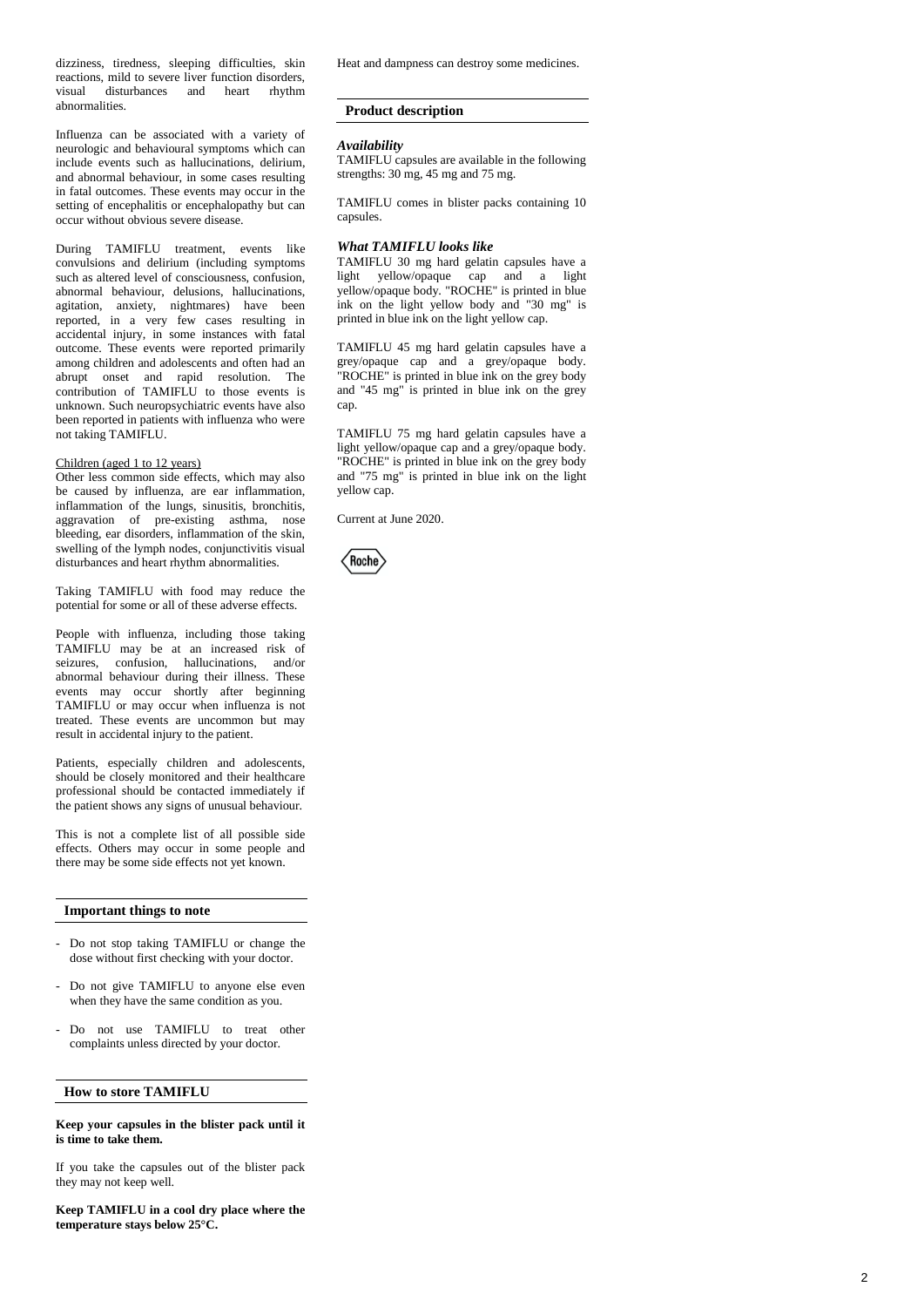1

#### CAP-TAM-2020 06

#### **Tamiflu®** oseltamivir phosphate

# **1. QUALITATIVE AND QUANTITATIVE COMPOSITION**

30 mg capsules, containing 39.4 mg oseltamivir phosphate equivalent to 30 mg of oseltamivir. 45 mg capsules, containing 59.1 mg oseltamivir phosphate equivalent to 45 mg of oseltamivir. 75 mg capsules, containing 98.5 mg oseltamivir phosphate equivalent to 75 mg of oseltamivir.

#### **2. PHARMACEUTICAL FORM** Hard capsule

45 mg capsule consisting of a grey opaque body bearing the imprint "ROCHE" and a grey opaque cap bearing the imprint "45 mg". Imprints are blue.<br>75 mg capsule consisting of a grey opaque body bearing the imprint "ROCHE" an blue.

#### **3.12 Therapeutic indications** *Treatment of influenza*

In patients one year of age and older who present with symptoms typical of influenza, when influenza virus is circulating in the community. Efficacy has been demonstrated when treatment is initiated within two days of first onset of symptoms. This indication is based on clinical studies of naturally occurring influenza in which the predominant infection was influenza A (see section 4.1).

30 mg capsule consisting of a light yellow opaque body bearing the imprint "ROCHE" and a light yellow opaque cap bearing the imprint "30mg". Imprints are blue.

#### **3. CLINICAL PARTICULARS**

#### **Posology and method of administration** 75 mg doses can be administered as either

- one 75 mg capsule or
- one 30 mg capsule plus one 45 mg capsule

During situations when commercially manufactured Tamiflu oral suspension is not readily available, adults, adolescents or children who are unable to swallow capsules may receive appropriate doses of Tamiflu (see section on How to take Tamiflu in Consumer Medicine Information leaflet) by opening<br>capsules and pouring the contents of capsules into a suitable, small amount chocolate syrup, honey (only for children two years or older), light brown or table sugar dissolved in water, dessert toppings, sweetened condensed milk, apple sauce or yogurt to mask the bitter taste. The mixture should be stirred and the entire contents given to the patient. The mixture must be swallowed in sensor in  $\frac{1}{2}$  or  $\frac{1}{2}$  or  $\frac{1}{2}$  or  $\frac{1}{2}$  or  $\frac{1}{2}$  or  $\frac{1}{2}$  or  $\frac{1}{2}$  or  $\frac{1}{2}$  or  $\frac{1}{2}$  or  $\frac{1}{2}$  or  $\frac{1}{2}$  or  $\frac{1}{2}$  or  $\frac{1}{2}$  or  $\frac{1}{2}$  or  $\frac{1}{2}$  or  $\frac{1}{2}$  or

Based on limited pharmacokinetic and safety data, Tamiflu can be used in children 6 to 12 months of age for treatment during a pandemic influenza outbreak. The treating physician should take into account the pathogenicity of the circulating strain and the underlying condition of the patient to ensure there is a potential benefit to the child

#### *Prevention of influenza*

- Post-exposure prevention in individuals one year of age or older following contact with a clinically diagnosed influenza case when influenza virus is circulating in the community.
- The appropriate use of Tamiflu for prevention of influenza should be determined on a case by case basis by the circumstances and the population requiring protection. In exceptional situations (e.g., in case of a mismatch between the circulating and vaccine virus strains, and a pandemic situation) seasonal prevention could be considered in individuals one year of age or older.

#### Tamiflu is not a substitute for influenza vaccination.

The use of antivirals for the treatment and prevention of influenza should be determined on the basis of official recommendations. Decisions regarding the use of antivirals for treatment and prophylaxis should take into consideration what is known about the characteristics of the circulating influenza viruses and the impact of the disease in different geographical areas and patient populations.

The pharmacist may compound a suspension (10 mg/ml) from Tamiflu 30 mg, 45 mg or 75 mg capsules using water containing 0.1% w/v sodium benzoate added as a preservativ

Second, determine the number of capsules and the amount of vehicle (water containing 0.1% w/v sodium benzoate added as a preservative) that is needed to prepare the Total Volume (calculated from the table above: 30 ml, 45 ml) of compounded suspension (10 mg/ml) as shown in the table belo

#### *Treatment of influenza*

Treatment should be initiated as soon as possible within the first two days of onset of symptoms of influenza.

For adolescents (13 to 17 years of age) and adults: The recommended oral dose is 75 mg oseltamivir twice daily for 5 days.

older than 1 year of age and for children 2 to 12 years of age: The recommended dose of Tamiflu is indicated in the table below.

#### The following weight-adjusted dosing regimens are recommended

| <b>Body Weight</b> | Recommended dose for 5 days |  |
|--------------------|-----------------------------|--|
| $\leq$ 15 kg       | 30 mg twice daily           |  |
| $> 15$ kg to 23 kg | 45 mg twice daily           |  |
| $>$ 23 kg to 40 kg | 60 mg twice daily           |  |
| > 40 kg            | 75 mg twice daily           |  |

For children 6 to 12 months of age: Depending on the pathogenicity of the circulating influenza virus strain, children between 6 and 12 months of age can be treated with Tamiflu during a pandemic influenza outbreak, although the available data are limited. Pharmacokinetic data indicate that a dosage of 3 mg/kg twice daily in children 6 to 12 months of age provides plasma drug exposures in the majority of patients similar to those shown to be clinically efficacious in children age one or older and adults (see section 4.2).

The recommended dose for treatment of children 6 to 12 months of age is 3 mg per kg body weight twice daily for 5 days for treatment.

8. Shake well to completely dissolve the active drug and to ensure homogeneous distribution of the dissolved drug in the resulting suspension. (Note: Undissolved residue may be visible but is comprised of inert ingredients of Tamiflu capsules, which are insoluble. However, the active drug, oseltamivir phosphate, readily dissolves in the specified vehicle and therefore forms a uniform solution.) 9. Put an ancillary label on the bottle indicating "Shake Gently Before Use".

10. Instruct the parent or caregiver that after the patient has completed the full course of therapy any remaining solution must be discarded. It is<br>recommended that this information be provided by affixing an ancillary la

11. Place an appropriate expiration date label according to storage condition (see below). <u>Storage of the pharmacy-compounded suspension (10 mg/ml)</u><br>Room temperature storage conditions: Stable for 3 weeks (21 days) when s

Refrigerated storage conditions: Stable for 6 weeks when stored at  $2^{\circ}C - 8^{\circ}C$ . Place a pharmacy label on the bottle that includes the patient's name, dosing instructions, use by date, drug name and any other required information to be

#### *Prevention of influenza Post-exposure prevention*

For adolescents (13 to 17 years of age) and adults: The recommended dose for prevention of influenza following close contact with an infected individual<br>is 75 mg oseltamivir once daily for 10 days. Therapy should begin as

*Renal impairment Treatment of influenza*: Dose adjustment is recommended for adults and adolescents (13 to 17 years of age) with moderate or severe renal impairment. Recommended doses are detailed in the table below.

For infants older than 1 year of age and for children 2 to 12 years of age: The recommended post-exposure prevention dose of Tamiflu is:

| <b>Body Weight</b> | Recommended dose for 10 days |  |
|--------------------|------------------------------|--|
| $\leq$ 15 kg       | 30 mg once daily             |  |
| $>$ 15 kg to 23 kg | 45 mg once daily             |  |
| $>$ 23 kg to 40 kg | 60 mg once daily             |  |
| $>40$ kg           | 75 mg once daily             |  |

#### *Prevention during an influenza epidemic in the community*

The recommended dose for prevention of influenza during a community outbreak is 75 mg oseltamivir once daily for up to 6 weeks.

# *Infants 6-12 months of age*

This procedure describes the preparation of a 10 mg/ml solution that will provide one patient with enough medication for a 5-day course of treatment or a 10-day course of prophylaxis.

First, calculate the Total Volume needed to be compounded and dispensed for each patient. The Total Volume required is determined by the weight of the patient according to the recommendation in the table below:

#### **Volume of Compounded Suspension (10 mg/ml) Prepared Based Upon the Patient's Weight**

| Body Weight (kg) | Total Volume to Compound per Patient Weight (ml) |  |
|------------------|--------------------------------------------------|--|
| -                | 30 ml                                            |  |
|                  | 45 ml                                            |  |

### **Number of Capsules and Amount of Vehicle Needed to Prepare the Total Volume of a Compounded Suspension (10 mg/ml)**

Frequency not known: influenza can be associated with a variety of neurologic and behavioural symptoms which can include events such as hallucinations delirium, and abnormal behaviour, in some cases resulting in fatal outcomes. These events may occur in the setting of encephalitis or encephalopathy but can occur without obvious severe disease.

| <b>Total Volume of Compounded</b> | <b>Required Number of Tamiflu Capsules (mg of oseltamivir)</b> |                                |                                | <b>Required Volume</b> |  |
|-----------------------------------|----------------------------------------------------------------|--------------------------------|--------------------------------|------------------------|--|
| <b>Suspension to be Prepared</b>  | 75 mg                                                          | 45 <sub>mg</sub>               | 30 mg                          | of Vehicle             |  |
| 30 <sub>ml</sub>                  | 4 capsules (300 mg)                                            | Please use alternative capsule | 10 capsules $(300 \text{ mg})$ | $29.5$ ml              |  |
|                                   |                                                                | strength*                      |                                |                        |  |
| 45 ml                             | $6$ capsules $(450 \text{ mg})$                                | 10 capsules $(450 \text{ mg})$ | 15 capsules $(450 \text{ mg})$ | 44 ml                  |  |

\* No integral number of capsules can be used to achieve the target concentration; therefore, please use either the 30 mg or 75 mg capsules.

Third, follow the procedure below for compounding the suspension (10 mg/ml) from Tamiflu capsules:

 $\langle$ Roche $\rangle$ 

develop neuropsychiatric events in comparison to influenza infected patients not receiving antivirals.<br>Patients with influenza should be closely monitored for signs of abnormal behaviour. If neuropsychiatric symptoms occur continuing treatment should be evaluated for each patient.

Tamiflu is not a substitute for influenza vaccination. Use of Tamiflu must not affect the evaluation of individuals for annual influenza vaccination. The protection against influenza lasts only as long as Tamiflu is administered. Tamiflu should be used for the treatment and prevention of influenza only when<br>reliable epidemiological data indicate that influenza virus is circ

*Fortili* 

- 1. Carefully separate the capsule body and cap and transfer the contents of the required number of Tamiflu capsules into a clean mortar. 2. Triturate the granules to a fine powder.
	- 3. Add one-third (1/3) of the specified amount of vehicle and triturate the powder until a uniform suspension is achieved.
	- 4. Transfer the suspension to an amber glass or amber polyethyleneterephthalate (PET) bottle. A funnel may be used to eliminate any spillage.
	- 5. Add another one-third (1/3) of the vehicle to the mortar, rinse the pestle and mortar by a triturating motion and transfer the vehicle into the bottle.
	- 6. Repeat the rinsing (Step 5) with the remainder of the vehicle. 7. Close the bottle using a child-resistant cap.

adjustment is required when co-administering with probenecid in patients with normal renal function. Co-administration of probenecid, a potent Inhibitor of the anionic pathway of renal tubular secretion, results in an approximate 2-fold increase in exposure to the active metabolite of oseltamivir. Oseltamivir has no kinetic interaction with amoxicillin, which is eliminated via the same pathway, suggesting that oseltamivir interaction with this pathway

4.2), suggest that clinically significant drug interactions via these mechanisms are unlikely.<br>No does edivergent is required when equipmentaring with probanceid in periods with prois weak.

Clinically important drug interactions involving competition for renal tubular secretion are unlikely, due to the known safety margin for most of these substances, the elimination characteristics of the active metabolite (glomerular filtration and anionic tubular secretion) and the excretion capacity of these pathways. However, care should be taken when prescribing oseltamivir in subjects when taking co-excreted agents with a narrow therapeutic margin (e.g., chlorpropamide, methotrexate, phenylbutazone). No pharmacokinetic interactions between oseltamivir or its major metabolite have been observed when co-administering oseltamivir with paracetamol, acetyl-salicylic acid, cimetidine or with antacids (magnesium and aluminium hydroxides and calcium carbonates), warfarin, rimantadine or amantadine or amantadine or amantadine.

in compliance with local pharmacy regulations.

Refer to the table below for the proper dosing instructions.

# **Dosing Chart for Pharmacy-Compounded Suspension (10 mg/ml) from Tamiflu Capsules for Infants 6 – 12 Months of Age Body Weight (rounded to the nearest 0.5 kg) Treatment Dose (for 5 days)**

| Bouy weight (Tounded to the hearest 0.5 Kg) | Treatment Dose (for 3 days) |
|---------------------------------------------|-----------------------------|
| 6 kg                                        | 1.50 ml twice daily         |
| $7 \text{ kg}$                              | 2.10 ml twice daily         |
| 8 kg                                        | 2.40 ml twice daily         |
| 9 kg                                        | 2.70 ml twice daily         |
| $\geq 10$ kg                                | 3.00 ml twice daily         |

Note: This compounding procedure results in a 10 mg/ml suspension.

Dispense the suspension with a graduated oral syringe for measuring small amounts of suspension. If possible, mark or highlight the graduation<br>corresponding to the appropriate dose on the oral syringe for each patient.<br>The

dessert toppings (like caramel or fudge sauce) to mask the bitter taste.

#### **Special population**

adult/adolescent and 148 paediatric patients receiving Tamiflu for the prophylaxis of influenza in clinical trials.<br>In adults/adolescent, the most commonly reported adverse drug reactions (ADRs) were vomiting, nausea and h majority of these ADRs were reported on a single occasion on either the first or second treatment day and resolved spontaneously within 1-2 days. In<br>adult/adolescent prophylaxis studies, the most frequently reported ADRs w reported ADR was vomiting. In the majority of patients, these events did not lead to discontinuation of Tamiflu.

Adverse drug reactions from clinical trials are listed according to the MedDRA system organ class. The corresponding frequency category for each adverse drug reaction listed in the tables below is based on the following convention: Very Common ( $\geq$  *1/10*), Common ( $\geq$  *1/100*), Uncommon ( $\geq$  *1/1,000* to <  $1/100$ ), Rare (>  $1/10,000$  to <  $1/1,000$ ). Very rare (<  $1/10,000$ ).

# *Hepatic impairment* No dose adjustment is required either for treatment or for prevention in patients with hepatic dysfunction. No studies have been carried out in paediatric patients with hepatic disorder.

In adult/adolescent treatment and prophylaxis studies. ADRs that occurred the most frequently ( $\geq 1\%$ ) at the recommended dose (75 mg b.i.d. for 5 days for treatment and 75 mg o.d. for up to 6 weeks for prophylaxis), and whose incidence is at least 1% higher on Tamiflu compared to placebo are presented

profile in the patients "at risk" was qualitatively similar to that in otherwise healthy adults/adolescents.<br>The safety profile reported in the subjects that received the recommended dose of Tamiflu for prophylaxis (75 mg qualitatively similar to that seen in the treatment studies, despite a longer duration of dosing in the prophylaxis studies.

#### **Summary of Adverse Drug Reactions in 1 % of adult and adolescent patients that received oseltamivir for treatment or prophylaxis of Summary of Adverse Drug Reactions in ≥ 1 % of adultifluenza, in clinical studies (difference to placebo ≥ 1 %)**

| <b>Creatinine clearance</b>   | <b>Recommended dose for treatment</b> |  |
|-------------------------------|---------------------------------------|--|
| $> 60$ (ml/min)               | 75 mg twice daily                     |  |
| $>$ 30 to $\leq$ 60 (ml/min)  | 30 mg twice daily                     |  |
| $> 10$ to $\leq 30$ (ml/min)  | 30 mg once daily,                     |  |
| $\leq 10$ (ml/min)            | Not recommended                       |  |
| Hemodialysis patients         | 30 mg after each hemodialysis session |  |
| Peritoneal dialysis patients* | 30 mg single dose                     |  |

\* Data derived from studies in continuous ambulatory peritoneal dialysis (CAPD) patients; the clearance of oseltamivir carboxylate is expected to be higher when automated peritoneal dialysis (APD) mode is used. Treatment mode can be switched from APD to CAPD if considered necessary by a nephrologist.

*Prevention of influenza*: Dose adjustment is recommended for adults and adolescents (13 to 17 years of age) with moderate or severe renal impairment as detailed in the table below.

| <b>Creatinine clearance</b>   | <b>Recommended dose for prophylaxis</b>       |
|-------------------------------|-----------------------------------------------|
| $> 60$ (ml/min)               | 75 mg once daily                              |
| $>$ 30 to $\leq$ 60 (ml/min)  | 30 mg once daily                              |
| $> 10$ to $\leq 30$ (ml/min)  | 30mg every second day                         |
| $\leq 10$ (ml/min)            | Not recommended                               |
| Hemodialysis patients         | 30 mg after every second hemodialysis session |
| Peritoneal dialysis patients* | 30 mg once weekly                             |

\* Data derived from studies in continuous ambulatory peritoneal dialysis (CAPD) patients; the clearance of oseltamivir carboxylate is expected to be higher when automated peritoneal dialysis (APD) mode is used. Treatment mode can be switched from APD to CAPD if considered necessary by a nephrologist.

> fatal fulminant hepatitis/hepatic failur *Skin and subcutaneous tissue disorders*

*Geriatric Use*No dose adjustment is required, unless there is evidence of severe renal impairment.

*Children* There is insufficient clinical data available in children with renal impairment to be able to make any dosing recommendation.

**3.3 Contraindications**

Tamiflu is contraindicated in patients with known hypersensitivity to Oseltamivir phosphate or to any component of the product.

## **3.4 Special warnings and precautions for use**

Oseltamivir is effective only against illness caused by influenza viruses. There is no evidence for efficacy of oseltamivir in any illness caused by agents other than influenza viruses.

No information is available regarding the safety and efficacy of oseltamivir in patients with any medical condition sufficiently severe or unstable to be

considered at imminent risk of requiring hospitalisation.

The safety and efficacy of oseltamivir in either treatment or prevention of influenza in immunocompromised patients have not been established.

Efficacy of oseltamivir in the treatment of subjects with chronic cardiac disease and/or respiratory disease has not been established. No difference in the incidence of complications was observed between the treatment and placebo groups in this population (see section 4.1).

#### *Psychiatric disorders and nervous system disorders*

In patients with influenza who were receiving Tamiflu, there have been postmarketing reports of convulsions and delirium (including symptoms such as altered level of consciousness, confusion, abnormal behaviour, delusions, hallucinations, agitation, anxiety, nightmares), in a very few cases resulting in<br>accidental injury or fatal outcomes. These events were reported pr resolution. The contribution of Tamiflu to those events is unknown. Such neuropsychiatric events have also been reported in patients with influenza who were not taking Tamiflu. Three separate large epidemiological studies confirmed that influenza infected patients receiving Tamiflu are at no higher risk to

*Severe renal impairment* Dose adjustment is recommended for both treatment and prevention in adults with severe renal insufficiency. There is insufficient clinical data available in children with renal impairment to be able to make any dosing recommendation. (see sections 3.2 and 4.2).

## *Females & Males of Reproductive Potential*

Fertility studies have been conducted in rats. There was no evidence of an effect on male or female fertility at any dose of oseltamivir studied.

#### **3.5 Interaction with other medicinal products and other forms of interaction**

Pharmacokinetic properties of oseltamivir, such as low protein binding and metabolism independent of the CYP450 and glucuronidase systems (see section

## **3.6 Pregnancy and lactation** *Risks to the Developing Embryo/Fetus and to the Mother*

In animal reproductive studies in rats and rabbits, no teratogenic effect was observed. Foetal exposure in rats and rabbits was approximately 15-20% of that

of the mother.

No controlled clinical trials have been conducted on the use of oseltamivir in pregnant women; however there is evidence from post-marketing and observational studies showing benefit of the current dosing regimen in this patient population. Results from pharmacokinetic analyses indicate a lower exposure to the active metabolite, however dose adjustments are not recommended for pregnant women in the treatment or prophylaxis of influenza. A<br>large amount of data from pregnant women exposed to Oseltamivir (more than reports and observational studies in conjunction with animal studies indicate no direct or indirect harmful effects with respect to pregnancy,<br>embryonal/foetal or postnatal development (see section 4.3 Preclinical safety d safety and benefit information, the pathogenicity of the circulating influenza virus strain and the underlying condition of the pregnant woman.

*Lactation* In lactating rats, oseltamivir and the active metabolite are excreted in milk. Very limited information is available on children breast-fed by mothers taking oseltamivir and on excretion of oseltamivir in breast milk. Limited data demonstrated that oseltamivir and the active metabolite were detected in breast milk, however the levels were low, which would result in a subtherapeutic dose to the infant. Based on this information, the pathogenicity of the circulating influenza virus strain and the underlying condition of the lactating woman, administration of oseltamivir may be considered, where there are clear potential

benefits to lactating mothers

*Labor and Delivery* The safe use of oseltamivir during labor and delivery has not been established.

#### **3.7 Effects on ability to drive and use machines**

No or negligible influence on the ability to drive and use machines.

**3.8 Undesirable effects** *Summary of Safety Profile*

The overall safety profile of Tamiflu is based on data from 2646 adult/adolescent and 859 paediatric patients with influenza, and on data from 1943

#### *Tabulated summary of adverse drug reactions from clinical trials*

#### *Treatment and prevention of influenza in adults and adolescents*:

in the table below.

The population included in the influenza treatment studies comprised of otherwise healthy adults/adolescents and patients "at risk" (patients at higher risk of developing complications associated with influenza, e.g. elderly patients and patients with chronic cardiac or respiratory disease). In general, the safety

**System Organ Class (SOC) Adverse Drug Reaction**

**Nervous system disorders**

| tem Organ Class (SOC)<br><b>Adverse Drug Reaction</b>                                                           | <b>Treatment studies</b>              | Prophylaxis                          | Frequency<br>Category <sup>a</sup> |
|-----------------------------------------------------------------------------------------------------------------|---------------------------------------|--------------------------------------|------------------------------------|
|                                                                                                                 | Oseltamivir 75 mg bid<br>$(n = 2646)$ | Oseltamivir 75 mg od<br>$(n = 1943)$ |                                    |
| vous system disorders                                                                                           |                                       |                                      |                                    |
| Headache                                                                                                        | 2 %                                   | 17 %                                 | very common                        |
| strointestinal disorders                                                                                        |                                       |                                      |                                    |
| Nausea                                                                                                          | 10 %                                  | 8 %                                  | very common                        |
| <b>Vomiting</b>                                                                                                 | 8 %                                   | 2 %                                  | common                             |
| <b>neral disorders</b>                                                                                          |                                       |                                      |                                    |
| Pain                                                                                                            | < 1%                                  | 4 %                                  | common                             |
| the contract of the contract of the contract of the contract of the contract of the contract of the contract of |                                       |                                      |                                    |

Frequency category is reported only for the oseltamivir group.

**Gastrointestinal disorders**

**General disorders**

*Treatment and prevention of influenza in children ≥ 1 year of age*:

A total of 1481 children (including otherwise healthy children aged 1–12 and asthmatic children aged 6–12) participated in clinical studies of oseltamivir<br>given for the treatment of influenza. A total of 859 children recei

The ADR that occurred in  $\geq 1\%$  of children aged 1 to 12 years receiving oseltamivir in the clinical trials for treatment of naturally acquired influenza (n = 859), and whose incidence is at least 1% higher on Tamiflu compared to placebo (n = 622), is vomiting (16% on oseltamivir vs. 8% on placebo). Amongst the 148 children who received the recommended dose of Tamiflu once daily in a post-exposure prophylaxis study in households (n = 99), and in a separate<br>6–week paediatric prophylaxis study (n = 49), vomiting was the most fr well tolerated in these studies and the adverse events noted were consistent with those previously observed in paediatric treatment studies.

*Further post marketing surveillance data on selected serious adverse drug reactions*:

*Immune system disorder* 

Frequency not known: hypersensitivity reactions, including anaphylactic/anaphylactoid reactions.

*Eye disorders*

Frequency not known: visual disturbance.

*Cardiac disorders*

Frequency not known: cardiac arrhythmia.

Frequency not known: gastrointestinal bleedings and hemorrhagic colitis.

*Gastrointestinal disorders*

*Hepatobiliary disorders*

Frequency not known: Hepatobiliary disorders, including hepatitis and elevated liver enzymes in patients with influenza-like illness. These cases include

Frequency not known: severe skin reactions, including Stevens-Johnson syndrome, toxic epidermal necrolysis, erythema multiforme and angioneurotic

oedema.

*Psychiatric disorder/Nervous system disorder* Frequency not known: Hallucinations and convulsions

*Additional information on special populations*: *Treatment and Prophylaxis of Influenza in Geriatric patients*